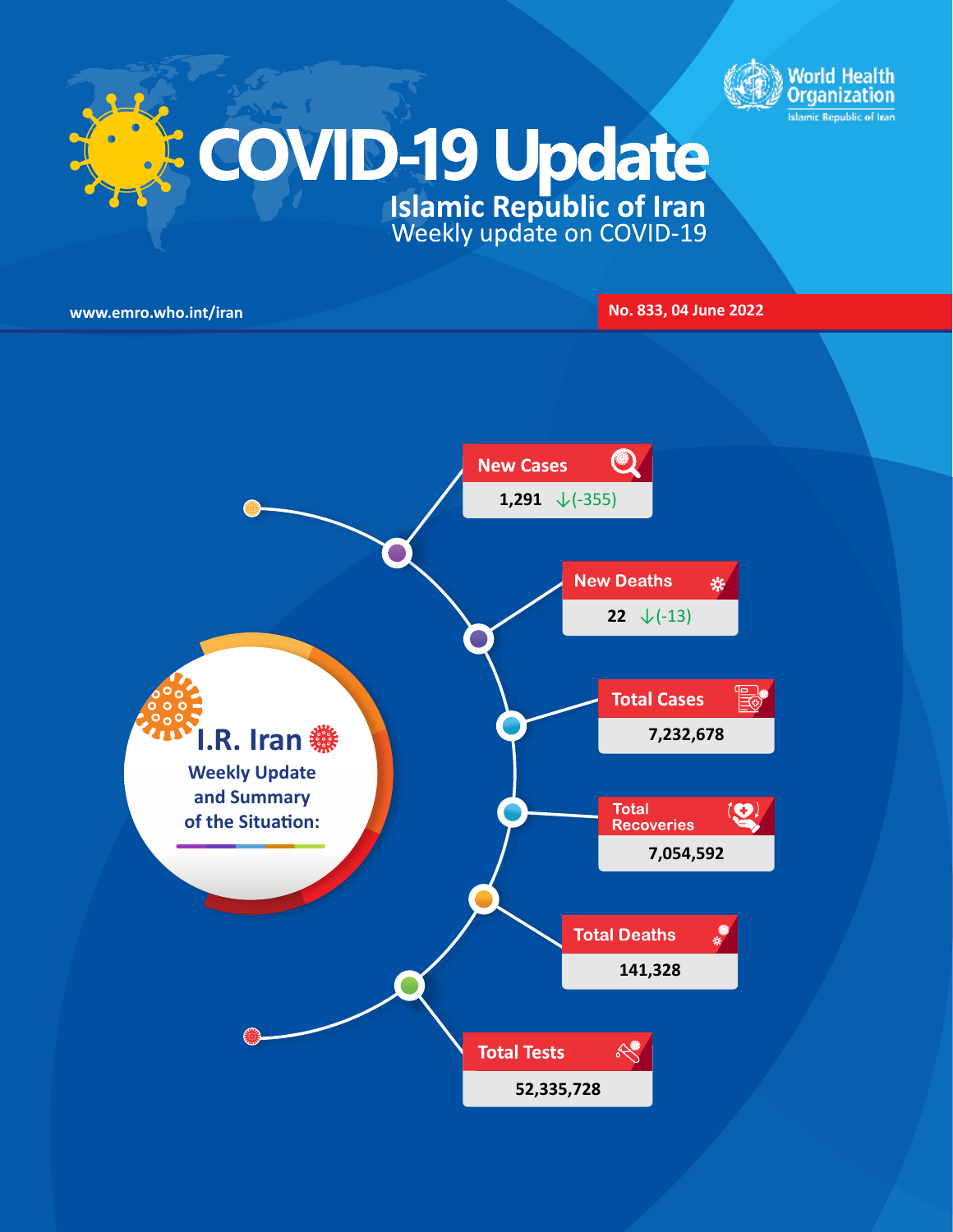**COVID-19 Update** Islamic Republic of Iran| Weekly update on COVID-19 **04 June 2022 2**



# **I.R. IRAN Update**

# 300,000 **Figure 1. Weekly Trend of COVID-19 Laboratory-Confirmed Cases and Deaths, 19 February 2020 - 04 June 2022**



Weekly confirmed cases **Weekly Deaths** 

# Number of patients in ICU: 470 ↓(-103)

# **Figure 2. Weekly Trend of COVID-19 Cases in ICU, 06 June 2020-04 June 2022**

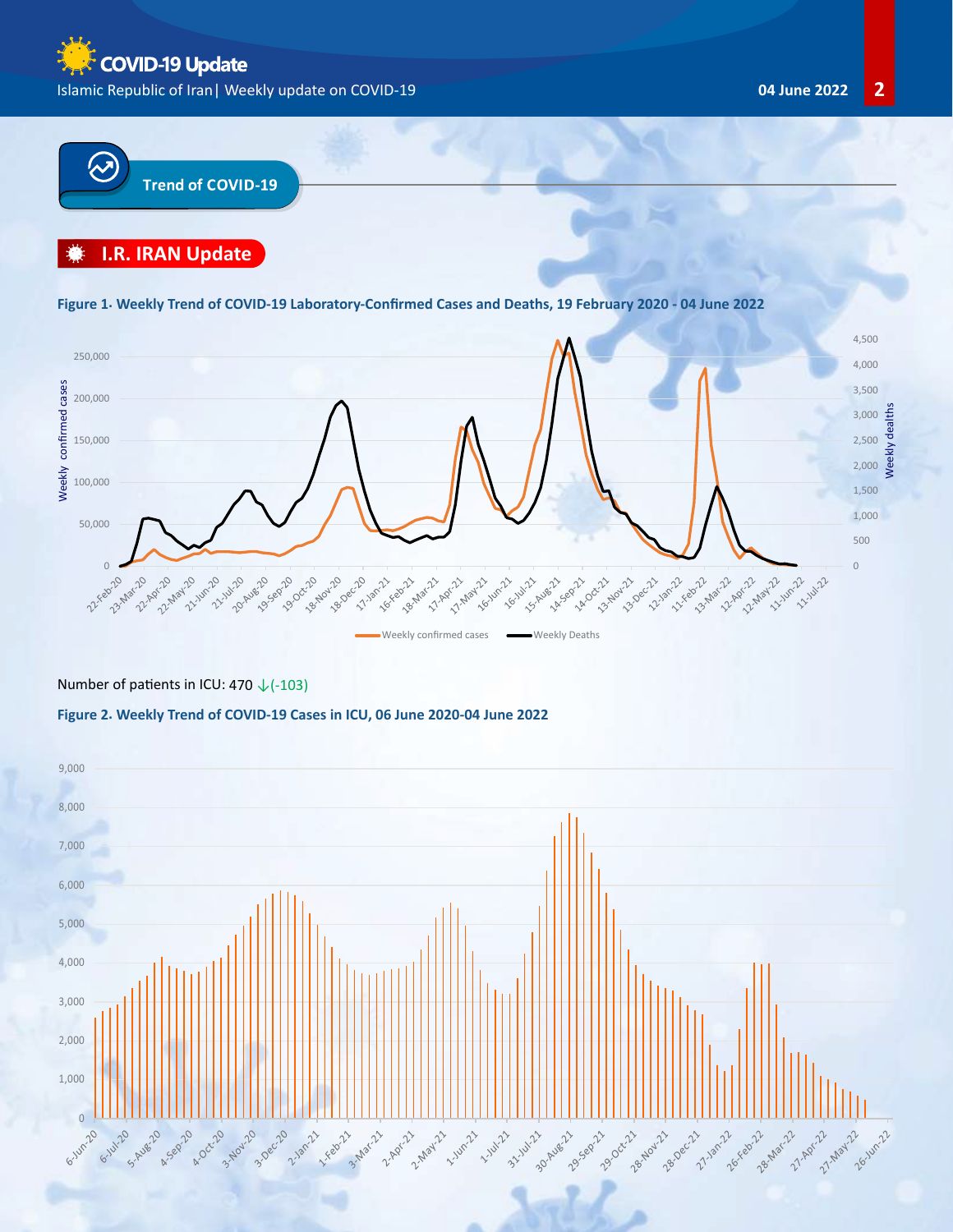**E** COVID-19 Update  $\frac{1}{2}$ Islamic Republic of Iran| Weekly update on COVID-19 **04 June 2022 3**

### $\odot$ **Vaccination Weekly Update**

# **29 May 2022**

| <b>Vaccine Name</b>    | <b>Acquisition type</b>   | <b>Doses received</b><br>by Centers for<br><b>Disease Control</b> | <b>Total</b><br>administered<br>doses | No. of doses<br>administered as<br>the 1st dose | No. of doses<br>administered as<br>the 2nd dose | No. of doses<br>administered as<br>the 3rd dose |  |  |  |
|------------------------|---------------------------|-------------------------------------------------------------------|---------------------------------------|-------------------------------------------------|-------------------------------------------------|-------------------------------------------------|--|--|--|
| <b>Sputnik V</b>       | <b>Bilateral</b>          | 4,089,600                                                         | 1,380,958                             | 708,848                                         | 601,263                                         | 70,847                                          |  |  |  |
|                        | <b>COVAX Allocation</b>   |                                                                   |                                       |                                                 |                                                 |                                                 |  |  |  |
| <b>AstraZeneca</b>     | <b>Bilateral</b>          | 22,523,330                                                        | 14,044,541                            | 5,591,403                                       | 5,031,333                                       | 3,421,805                                       |  |  |  |
| Covaxine               | <b>Bilateral</b>          | 1,125,000                                                         | 254,520                               | 4.18<br>132,310                                 | 89,429                                          | 32,781                                          |  |  |  |
| Sinopharm              | <b>Donation+Bilateral</b> |                                                                   |                                       |                                                 |                                                 | 19,642,232                                      |  |  |  |
| (BBIBP-CORV)           | <b>COVAX Allocation</b>   | 135,564,898                                                       | 120,878,057                           | 53,291,282                                      | 47,944,543                                      |                                                 |  |  |  |
| <b>COVIran Barekat</b> | Local                     | 12,624,397                                                        | 9,037,924                             | 3,888,946                                       | 3,588,548                                       | 1,560,430                                       |  |  |  |
| <b>PastoCoVac</b>      | Local                     | 8,350,000                                                         | 2,485,211                             | 809,694                                         | 490,364                                         | 1,185,153                                       |  |  |  |
| SpikoGene              | Local                     | 6,000,000                                                         | 1,091,761                             | 42,978                                          | 34,411                                          | 1,014,372                                       |  |  |  |
| <b>Fakhravac</b>       | Local                     | 425,000                                                           | 65,200                                | 22,682                                          | 18,169                                          | 24,349                                          |  |  |  |
| <b>Razi CovPars</b>    | Local                     | 4,777,800                                                         | 119,676                               | 13,845                                          | 11,518                                          | 94,313                                          |  |  |  |
| <b>Noora</b>           | Local                     | 1,035,000                                                         | 10,405                                | 0                                               | $\pmb{0}$                                       | 10,405                                          |  |  |  |
| <b>Total</b>           |                           | 196,515,025                                                       | 149,368,253                           | 64,501,988                                      | 57,809,578                                      | 27,056,687                                      |  |  |  |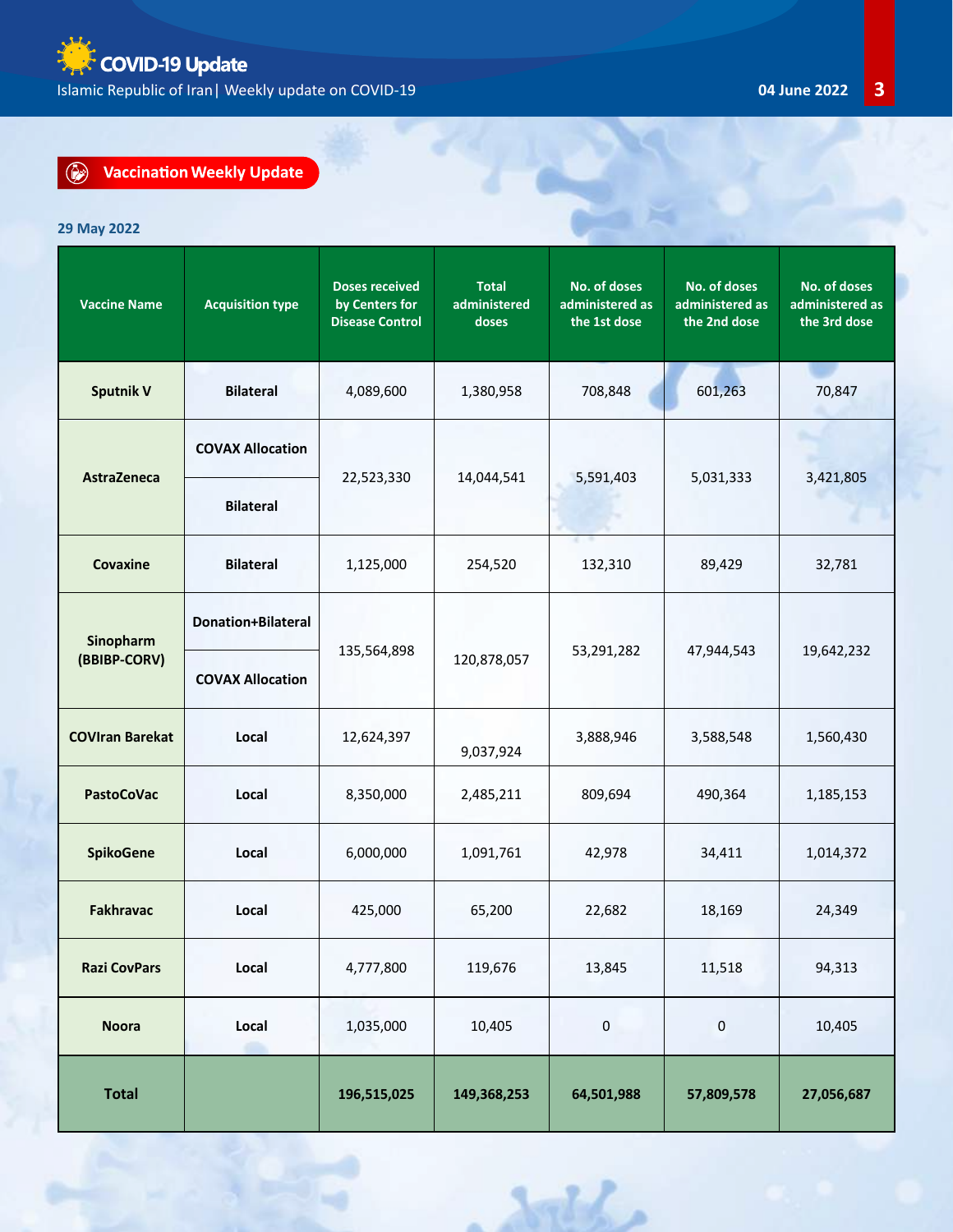



### **COVID-19 Risk Status for Iran's Provincial Capitals**

| <b>Province</b>         | <b>Capital</b>      | 02/01 | 08/01<br>15/01<br>24/01<br>26/01 |  | 28/01<br>31/01 | 02/02 | 03/02<br>05/02 | 12/02 | 19/02 | 26/02 | 05/03 | 12/03 | 19/03 | 09/04 | 16/04 | 23/04 | 30/04 | 07/05 | 14/05 | 21/05 | 28/05<br>04/06 |  |
|-------------------------|---------------------|-------|----------------------------------|--|----------------|-------|----------------|-------|-------|-------|-------|-------|-------|-------|-------|-------|-------|-------|-------|-------|----------------|--|
| Alborz                  | Karaj               |       |                                  |  |                |       |                |       |       |       |       |       |       |       |       |       |       |       |       |       |                |  |
| Ardabil                 | Ardabil             |       |                                  |  |                |       |                |       |       |       |       |       |       |       |       |       |       |       |       |       |                |  |
| <b>Bushehr</b>          | <b>Bushehr</b>      |       |                                  |  |                |       |                |       |       |       |       |       |       |       |       |       |       |       |       |       |                |  |
| Chaharmahal & Bakhtiari | Shahrekord          |       |                                  |  |                |       |                |       |       |       |       |       |       |       |       |       |       |       |       |       |                |  |
| East Azerbaijan         | Tabriz              |       |                                  |  |                |       |                |       |       |       |       |       |       |       |       |       |       |       |       |       |                |  |
| Fars                    | Shiraz              |       |                                  |  |                |       |                |       |       |       |       |       |       |       |       |       |       |       |       |       |                |  |
| Golestan                | Gorgan              |       |                                  |  |                |       |                |       |       |       |       |       |       |       |       |       |       |       |       |       |                |  |
| Guilan                  | Rasht               |       |                                  |  |                |       |                |       |       |       |       |       |       |       |       |       |       |       |       |       |                |  |
| Hamedan                 | Hamedan             |       |                                  |  |                |       |                |       |       |       |       |       |       |       |       |       |       |       |       |       |                |  |
| Hormozgan               | <b>Bandar Abbas</b> |       |                                  |  |                |       |                |       |       |       |       |       |       |       |       |       |       |       |       |       |                |  |
| Ilam                    | Ilam                |       |                                  |  |                |       |                |       |       |       |       |       |       |       |       |       |       |       |       |       |                |  |
| Isfahan                 | Isfahan             |       |                                  |  |                |       |                |       |       |       |       |       |       |       |       |       |       |       |       |       |                |  |
| Kerman                  | Kerman              |       |                                  |  |                |       |                |       |       |       |       |       |       |       |       |       |       |       |       |       |                |  |
| Kermanshah              | Kermanshah          |       |                                  |  |                |       |                |       |       |       |       |       |       |       |       |       |       |       |       |       |                |  |
| Khuzestan               | Ahvaz               |       |                                  |  |                |       |                |       |       |       |       |       |       |       |       |       |       |       |       |       |                |  |
| Kohgiloye & Boyer Ahmad | Yasuj               |       |                                  |  |                |       |                |       |       |       |       |       |       |       |       |       |       |       |       |       |                |  |
| Kordestan               | Sanandaj            |       |                                  |  |                |       |                |       |       |       |       |       |       |       |       |       |       |       |       |       |                |  |
| Lorestan                | Khoram-Abad         |       |                                  |  |                |       |                |       |       |       |       |       |       |       |       |       |       |       |       |       |                |  |
| Markazi                 | Arak                |       |                                  |  |                |       |                |       |       |       |       |       |       |       |       |       |       |       |       |       |                |  |
| Mazandaran              | Sari                |       |                                  |  |                |       |                |       |       |       |       |       |       |       |       |       |       |       |       |       |                |  |
| North Khorasan          | Bojnord             |       |                                  |  |                |       |                |       |       |       |       |       |       |       |       |       |       |       |       |       |                |  |
| Qazvin                  | Qazvin              |       |                                  |  |                |       |                |       |       |       |       |       |       |       |       |       |       |       |       |       |                |  |
| Qom                     | Qom                 |       |                                  |  |                |       |                |       |       |       |       |       |       |       |       |       |       |       |       |       |                |  |
| Khorasan Razavi         | Mashhad             |       |                                  |  |                |       |                |       |       |       |       |       |       |       |       |       |       |       |       |       |                |  |
| Semnan                  | Semnan              |       |                                  |  |                |       |                |       |       |       |       |       |       |       |       |       |       |       |       |       |                |  |
| Sistan and Baluchestan  | Zahedan             |       |                                  |  |                |       |                |       |       |       |       |       |       |       |       |       |       |       |       |       |                |  |
| South Khorasan          | <b>Birjand</b>      |       |                                  |  |                |       |                |       |       |       |       |       |       |       |       |       |       |       |       |       |                |  |
| Tehran                  | Tehran              |       |                                  |  |                |       |                |       |       |       |       |       |       |       |       |       |       |       |       |       |                |  |
| West Azerbaijan         | Urmia               |       |                                  |  |                |       |                |       |       |       |       |       |       |       |       |       |       |       |       |       |                |  |
| Yazd                    | Yazd                |       |                                  |  |                |       |                |       |       |       |       |       |       |       |       |       |       |       |       |       |                |  |
| Zanjan                  | Zanjan              |       |                                  |  |                |       |                |       |       |       |       |       |       |       |       |       |       |       |       |       |                |  |

If the number of admitted COVID-19 patients in a city is <2 per 100,000 populations per day, the status of that city will be **blue**; if the number is ≥2 and <4 per 100,000 populations, the status will be <mark>yellow;</mark> if the number is ≥4 and <6, the status will be <mark>orange</mark>; an if the<br>number increases to ≥6, the status will be **red**.